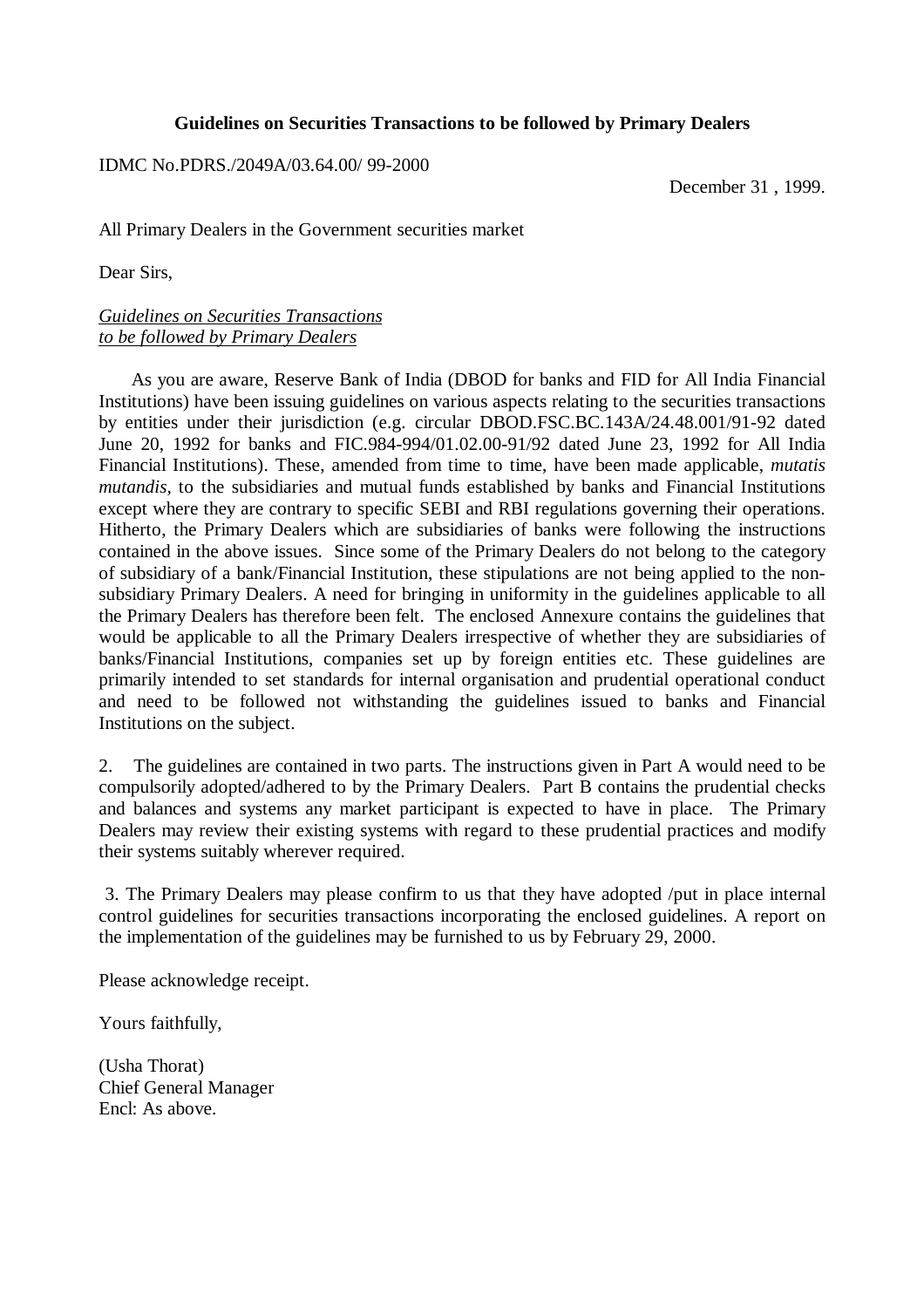#### **Attachment Guidelines on Securities transactions** *to be followed by Primary Dealers*

## *Part - A*

#### *Guidelines to be compulsorily adopted/implemented by the PDs*

**1)** *Management oversight, policy/operational guidelines -* The management of a Primary Dealer should bear primary responsibility for ensuring maintenance of appropriate standards of conduct and adherence to proper procedures by the entity. Primary Dealers should frame and implement suitable policy guidelines on securities transactions. Operational procedures and controls in relation to the day-to-day business operations should also be worked out and put in place to ensure that operations in securities are conducted in accordance with sound and acceptable business practices.

With the approval of respective Boards, the PDs should clearly lay down the broad objectives to be followed while undertaking transactions in securities on their own account and on behalf of clients, clearly define the authority to put through deals, procedure to be followed while putting through deals, various prudential exposure limits, policy regarding dealings with brokers, systems for management of various risks, guidelines for valuation of the portfolio and the reporting systems etc. While laying down such policy guidelines, the PDs should strictly observe Reserve Bank's instructions, if any, on the following:

Ready Forward deals Transactions through SGL Account Internal Controls/Risk Management System Dealings through Brokers Accounting Standards Audit, Review and Reporting Any other instructions issued from time to time

 The internal policy guidelines on securities transactions framed by the PD, duly certified by its management to the effect that they are in accordance with the RBI guidelines and that they have been put in place, may be perused by the Statutory Auditors and commented upon as to the conformity of the guidelines with the instructions/guidelines issued by RBI.

The effectiveness of the policy and operational guidelines should be periodically evaluated.

*2) Prohibition of short selling of securities -* The Primary Dealers should not put through any sale transaction without actually holding the security in its portfolio i.e. under no circumstances, a PD should hold a oversold position in any security.

*3) Concurrent audit of securities transactions* - Securities transactions should be separately subjected to a concurrent audit by internal/external auditors to the extent of 100% and the results of the audit should be placed before the CEO/CMD of the PD once every month. The compliance wing should monitor the compliance on ongoing basis, with the laid down policies and prescribed procedures, the applicable legal and regulatory requirements, the deficiencies pointed out in the audits and report directly to the management.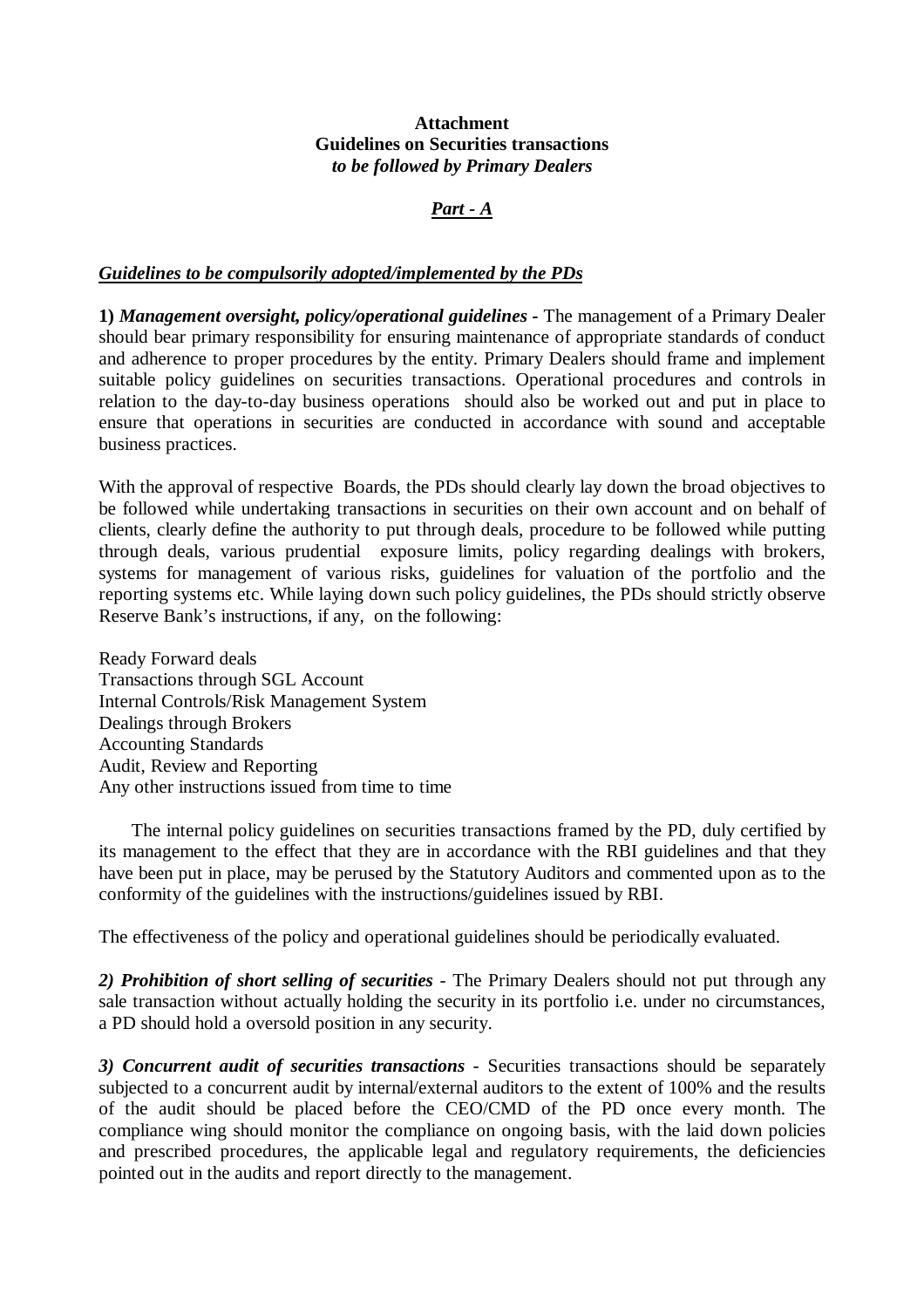*4) All problem exposures where security of doubtful value, diminution of value to be provided for* **-** All problem exposures, if any, which are not backed by any security or backed by security of doubtful value should be fully provided for.

**5)** *Provision also for suits under litigation* - Even in cases where a PD has filed suit against another party for recovery, such exposures should be evaluated and provisions should be made to the satisfaction of auditors.

**6)** *Claims against the PD to be taken note of and provisions made* - Any claim against the PD should also be taken note of and provisions made to the satisfaction of auditors.

**7***) Problem exposures to be reflected clearly in Profit and Loss Account* **-** The profit and loss account should, reflect the problem exposures, if any, as also the effect of valuation of portfolio, as per the instructions issued by the Reserve Bank, if any, from time to time. The report of the statutory auditors should contain a certification to this effect.

*8) Business through brokers and contract limits for approved brokers* - A disproportionate part of the business should not be transacted through only one or a few brokers. PDs should fix aggregate contract limits for each of the approved brokers. A limit of 5%, of total transactions (both purchase and sales) entered into by a PD during a year should be treated as the aggregate upper contract limit for each of the approved brokers. This limit should cover both the business initiated by a PD and the business offered/brought to the PD by a broker. PDs should ensure that the transactions entered into through individual brokers during a year normally does not exceed this limit. However, if for any reason it became necessary to exceed the aggregate limit for any broker, the specific reasons therefor should be recorded, in writing, by the authority empowered to put through the deals. Further, the board should be informed of this, post facto. However, the norm would not be applicable to PD's dealings through other Primary Dealers.

*a)* Business through brokers to be audited - The concurrent auditors who audit the securities operations should scrutinise the business done through brokers also and include it in their report to the CEO/CMD of the PD. Besides, the business put through any individual broker or brokers in excess of the limit, with the reasons therefor, should be covered in the review to the Board of Directors.

*9) Investments in and Underwriting of Shares, Debentures and PSU Bonds and Investments in Units of Mutual Funds - Guidelines -* PDs should formulate, within the above parameters, their own internal guidelines, as approved by their Board of Directors, on securities transactions either by directly subscribing or through secondary market with counter-party or counter-party group, including norms to ensure that excessive exposure against any single counter-party or group or product is avoided and that due attention is given to the maturity structure and the quality of such transactions. The PDs will also need to take into account the fact that such securities are subject to risk weight and necessary depreciation has to be fully provided for.

*10) Material changes in circumstances -* The PDs should report any material changes in circumstances such as change in the ownership structure, business profile, organisation etc. affecting the conditions of licensing as PD to RBI immediately.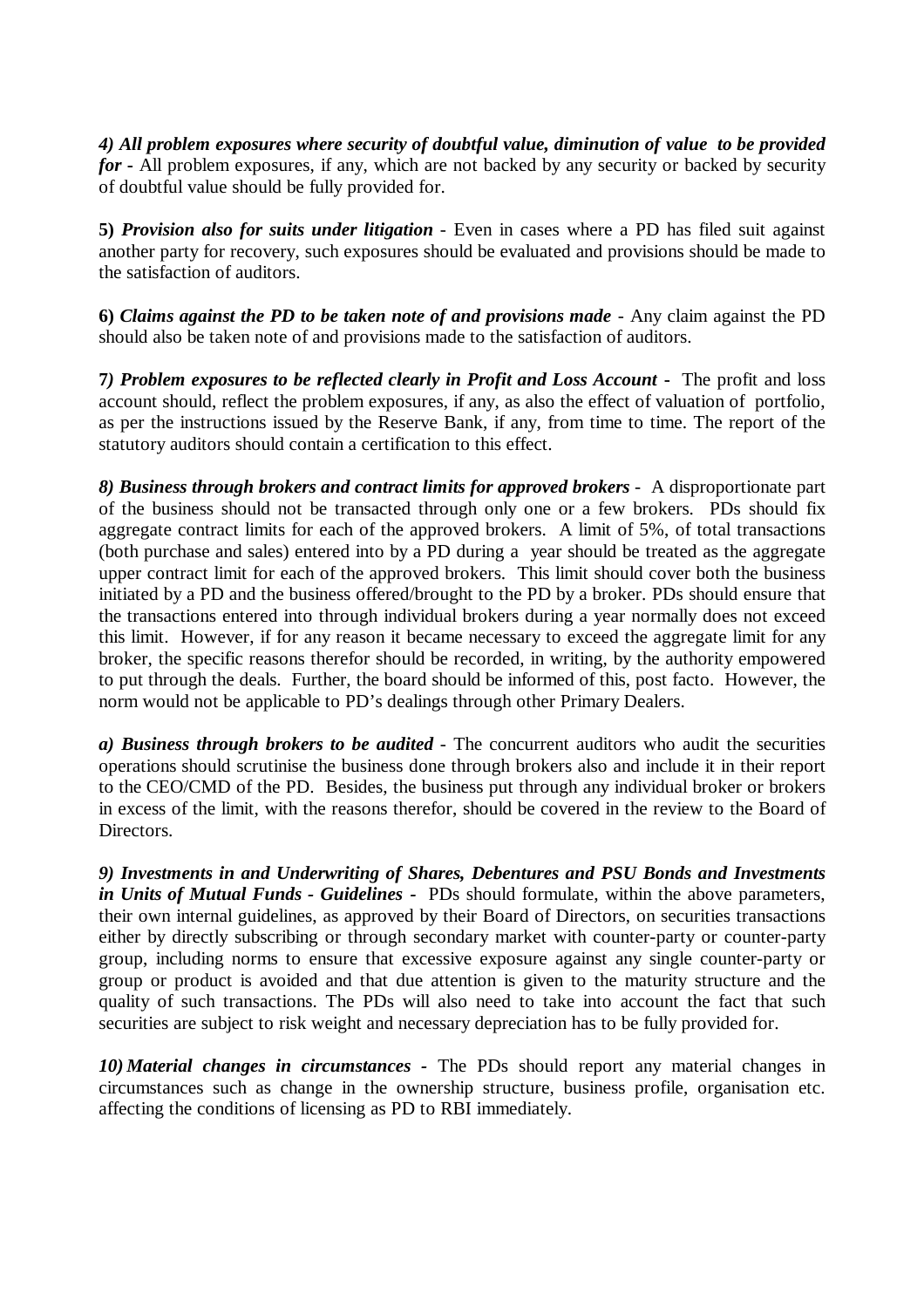# *Part B*

## *Prudential systems/controls the PDs are expected to have in place*

## *1) Internal Control System in respect of securities transactions*

*a ) Same day accounting for transactions* – All the transactions put through by the PD either on outright basis or ready forward basis should be reflected on the same day in its books and records i.e. preparation of deal slip, contract note, confirmation with the counter party, recording of the transaction in the purchase/sale registers etc.

*b) Functional separation of trading, settlement, monitoring and control and accounting -* There should be a clear functional separation of (I) trading, (ii) settlement, monitoring and control and (iii) accounting and reconciliation. Similarly, there should be a separation of transactions relating to own account, and Constituents accounts.

*c) Norms for the deal slip* - For every transaction entered into, the trading desk should prepare a deal slip which should contain data relating to nature of the deal, name of the counter-party, whether it is a direct deal or through a broker, and if through a broker, name of the broker, details of security, amount, price, contract date and time and settlement date. The deal slips should be serially numbered and controlled separately to ensure that each deal slip has been properly accounted for. Once the deal is concluded, the dealer should immediately pass on the deal slip to the back office for recording and processing. For each deal there must be a system of issue of confirmation to the counter-party. The timely receipt of requisite written confirmation from the counter-party, which must include all essential details of the contract, should be monitored by the back office.

**d)** *No substitution of counter party* - Once a deal has been concluded, there should not be any substitution of the counter-party by another by the broker, through whom the deal has been entered into. However, under exceptional circumstances, the counter-party may be required to be substituted. It is advised that such substitution should only be under exceptional circumstances, should be properly documented and brought to the notice of the competent senior management authority to whom approval powers for such substitution is delegated.

**e)** *No substitution of security -* The security sold/purchased in the deal should not, however, be substituted by another security under any circumstances.

**f)** *Passing of vouchers, contracts verification -* On the basis of vouchers passed by the back office (which should be done after verification of actual contract notes received from the broker/counter-party and confirmation of the deal by the counter party), the Accounts wing should independently write the books of account.

*g) Reconciliation of balances -* Balances as per PDs books should be reconciled at quarterly intervals with the balances in the books of PDOs. If the number of transactions so warrant, the reconciliation should be undertaken more frequent intervals. This reconciliation should be periodically checked during audit.

**h) Valuation of portfolio -** The PDs should have an independent set up for valuation of the portfolio. The valuation of the securities portfolio should be independent of the dealing and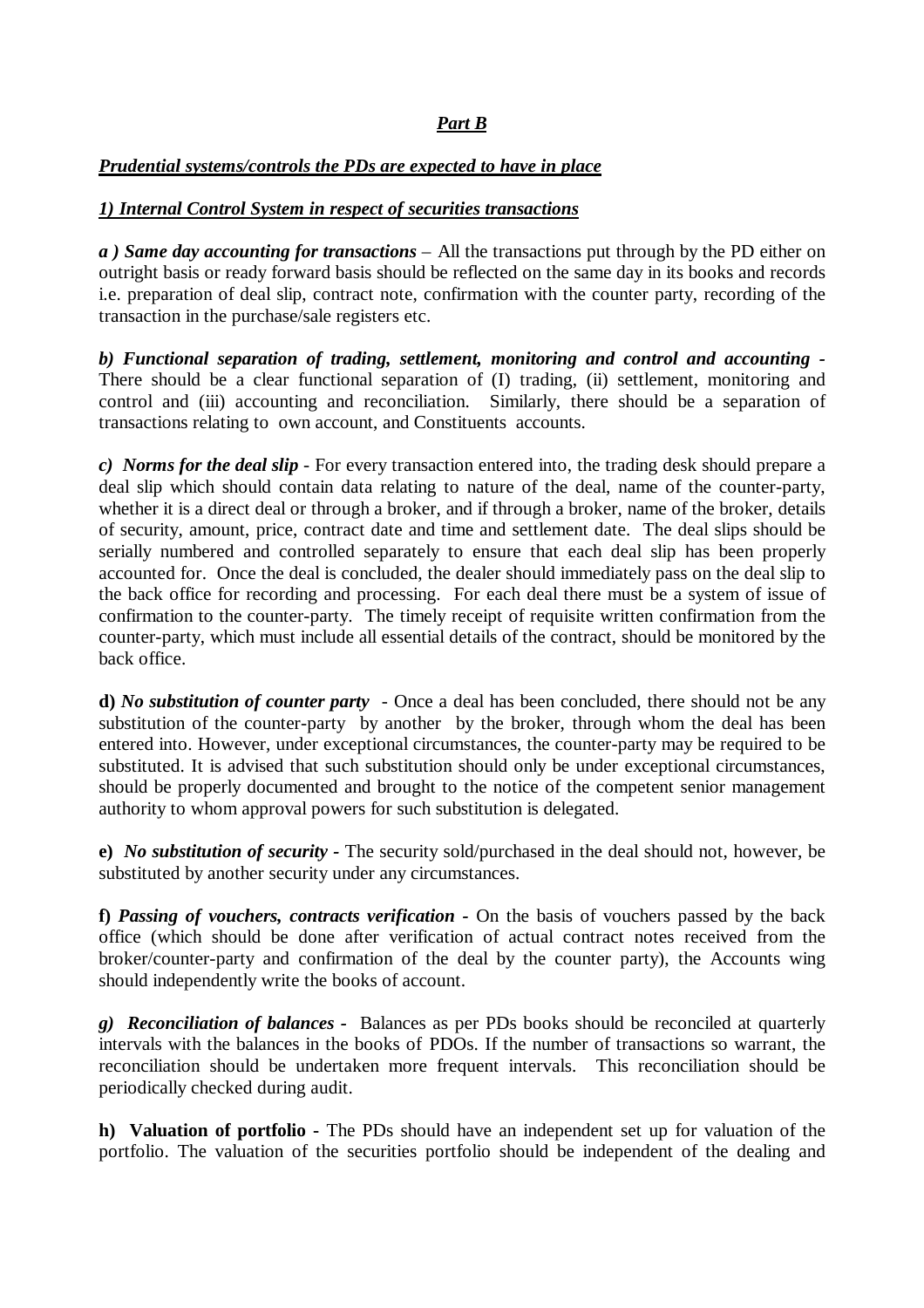operations functions and should value the portfolio by obtaining the rates etc. from market sources.

**i)** *Reporting system for PDs on deals, bouncing of SGL Transfer Forms -* PDs should put in place a reporting system to report to the top management, at periodical intervals, the details of transactions in securities, details of bouncing of SGL transfer forms issued by other counterparties and BRs outstanding for more than 15 days and a review of securities transactions undertaken during the period.

## *2) Norms for ready – forward deals in Treasury Bills and other Government Securities*

**a)** The purchase/sale price of Treasury Bills and other specified Government securities should be in alignment with the proximate market rates prevalent on the date of the original transaction for the relevant securities.

**b)** The securities should not be sold by the PDs unless the same are held by them in their own account in the manner as stated at Item no. 2) of Part A and the transactions are effected in Mumbai and the deals are put through SGL Account with the Reserve Bank at Mumbai.

**c)** Immediately on sale, the corresponding amount should invariably be deducted from the account of PD and its assets for the entire period of holding by the purchaser/counter-party.

**d)** Securities bought under reverse repo can not be traded/sold/further repoed before the reversal date. Such securities should be kept separate, the modus operandi and nomenclature of which may be decided on by the individual PDs.

## *3) Purchase/ Sale of securities through Subsidiary General Ledger Account*

*a) Bouncing of SGL Transfer Forms* – Under no circumstances, a SGL transfer form issued by a PD in favour of another counter-party should bounce for want of sufficient balance in the SGL Account.

*b) Immediate depositing of SGL Transfer Forms –* SGL Transfer forms received by purchasing PDs should be deposited in their SGL Accounts immediately i.e. within a period of one working day from the date of signing of the transfer form by the seller. No sale should be effected by way of return of SGL form held by the PD.

*c) SGL Transfer form to be signed* - SGL Transfer forms should be signed by two authorised officials of the PD whose signatures should be recorded with the respective PDOs of the Reserve Bank and other counter-parties.

*d) SGL Transfer Form in standard format* – The SGL transfer form should be in standard format prescribed by the Reserve Bank and printed on semi-security paper of uniform size. They should be serially numbered and there should be a control system in place to account for each SGL form.

*e) Record of SGL forms -* Records of SGL transfer forms issued/received, should be maintained.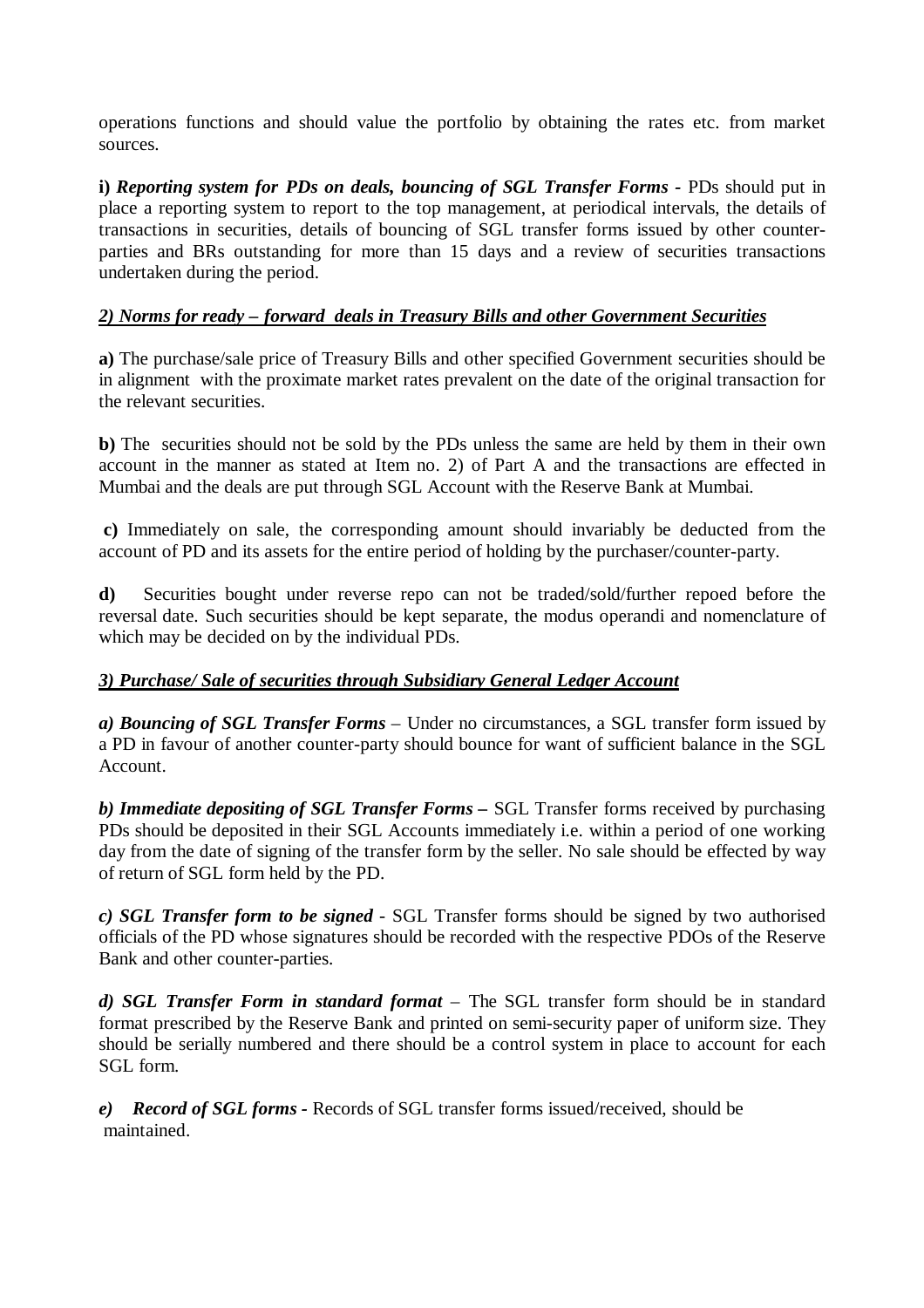*f) Authenticity of SGL forms -* A system for verification of the authenticity of the SGL transfer forms received from the counter-party and confirmation of authorised signatories should be put in place.

**g***) Bouncing of SGL Form* - Any instance of return of SGL form from the Public Debt Office of the Reserve Bank for want of sufficient balance in the account should be immediately brought to the notice of the PD's top management and reported to Reserve Bank with the details of transactions.

## *4) Use of Bank Receipt or Similar Receipt*

*a) Bank Receipt -* Bank Receipt or similar receipt should not be issued by the PDs under any circumstances in respect of transactions in Government securities for which SGL facility is available.

*b) Acceptance of BR only when -* PDs may accept BR in respect of securities where SGL facility is not available only under the following circumstances :

- i) The scrips are yet to be issued by the issuer and the seller is holding allotment advice.
- ii) The security is physically held at a different centre and the seller is in a position to physically transfer the security and give delivery thereof within a short period.
- iii) The security has been lodged for transfer/interest payment and the seller is holding necessary records of such lodgement and will be in a position to give physical delivery within a short period.

*c) Authenticity of BRs -* A system for verification of the authenticity of the BRs received from the counter-party and confirmation of authorised signatories should be put in place.

*d) No issue of BR with another BR* - No BR or similar receipt should be issued on the basis of a BR held by the PD and no transaction should take place on the basis of mere exchange of BRs held by the PD.

*e) BR not to remain outstanding -* No BR should remain outstanding for more than 15 days.

*f) BR to be redeemed only by actual delivery of scrips* - A BR should be redeemed only byactual delivery of scrips and not by cancellation of the transaction/setting off against another transaction.

*g) Maintenance of BR Records* - Separate register of BRs received should be maintained and arrangements should be put in place to ensure that these are systematically followed up and liquidated within the stipulated time limit.

*h) Allotment Advice* - Primary Dealers may receive Allotment Advices in respect of securities subscribed to/purchased, in case the issuing institution is not able to issue the scrip immediately. For onward trading of such Advices, the PDs should ensure the tradability of the Advices in consultation with their legal counsel before undertaking trading transactions. The Advices should also be subjected to verification of authenticity, safe custody and keeping proper record/account etc. safe guards.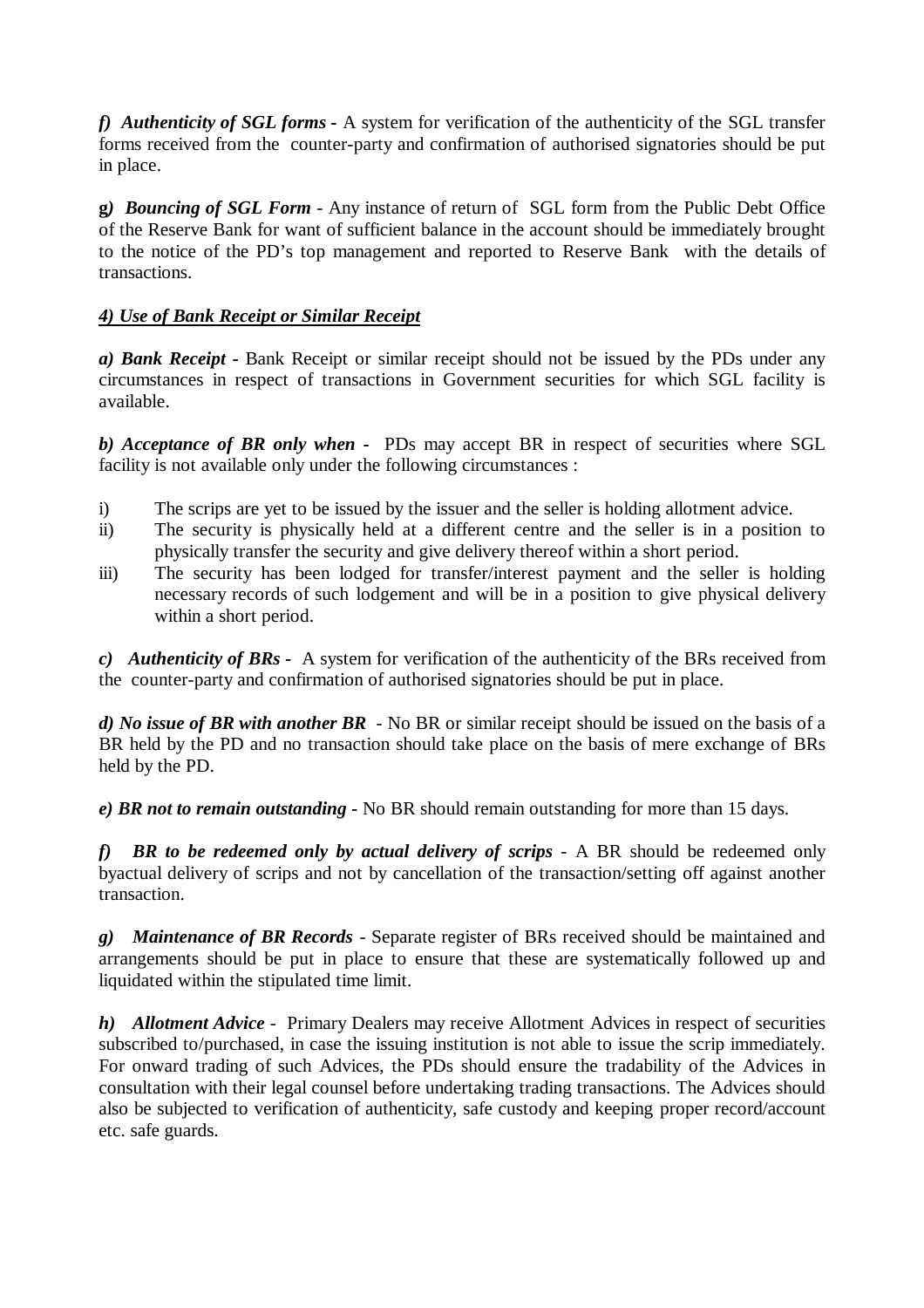## *5) Retailing of Government securities*

*a) Retailing to be on the basis of ongoing market rates* - The retailing of Government securities should be on the basis of ongoing market rates in relation to deals for similar lot size.

**b)** *Sold securities to be deducted immediately from securities portfolio* - Immediately on sale, the corresponding amount should be deducted by the PD from its securities portfolio.

**c)** *Adequate system/checks mechanisms -* The retail transactions should also be subjected to concurrent audit.

## *6) Engagement of brokers for investment transactions*

*a) Brokerage charges to be clearly indicated on notes/memoranda put up to top management -* The brokerage on the deal payable to the broker, if any (if the deal was put through with the help of a broker), should be clearly indicated on the notes/memorandum put up seeking approval for putting through the transaction, and separate account of brokerage paid, broker-wise, should be maintained.

*b) Limited role of brokers* - If a deal was put through with the help of a broker, the role of the broker should be restricted to that of bringing the two parties to the deal together.

*c) Confidentiality to be maintained by brokers* - While negotiating the deal, the broker is not obliged to disclose the identity of the counter-party to the deal. On conclusion of the deal, he should disclose the counter-party and his contract note should clearly indicate the name of the counter-party.

*d) Settlement of deals to be between PDs and counter-parties and no broker's involvement-*On the basis of the contract note disclosing the name of the counter-party, settlement of deals between PDs and counter-parties viz. both fund settlement and delivery of security, should be directly between the counter-parties and the broker should have no role to play in the process.

*e) Panel of Approved Brokers to be reviewed every year* - With the approval of their top management, PDs should prepare a panel of approved brokers which should be reviewed annually, or more often if so warranted. Clear-cut criteria should be laid down for empanelment of brokers, including verification of their creditworthiness, market reputation, etc. A record of broker-wise details of deals put through and brokerage paid, should be maintained.

## *7) Accounting Standards for securities transactions*

**a)** *Costs to be recognized immediately as expenses* - Costs such as brokerage fees, commission or taxes, incurred at the time of acquisition of securities, should immediately be recognised and treated as part of the cost of acquisition of the security.

*b) Move towards fully Mark to Market* - PDs should adopt the practice of valuing all securities on fully mark to market basis which, at regular intervals, will facilitate the development of an active and healthy secondary market. The PDs should also follow the risk management guidelines, if any, issued by the RBI for their operations. It is further clarified that the marking to market exercise is primarily for serving the MIS and risk management purpose. With regard to the actual accounting adjustment, the adjustment may be carried out at the time of the statuary